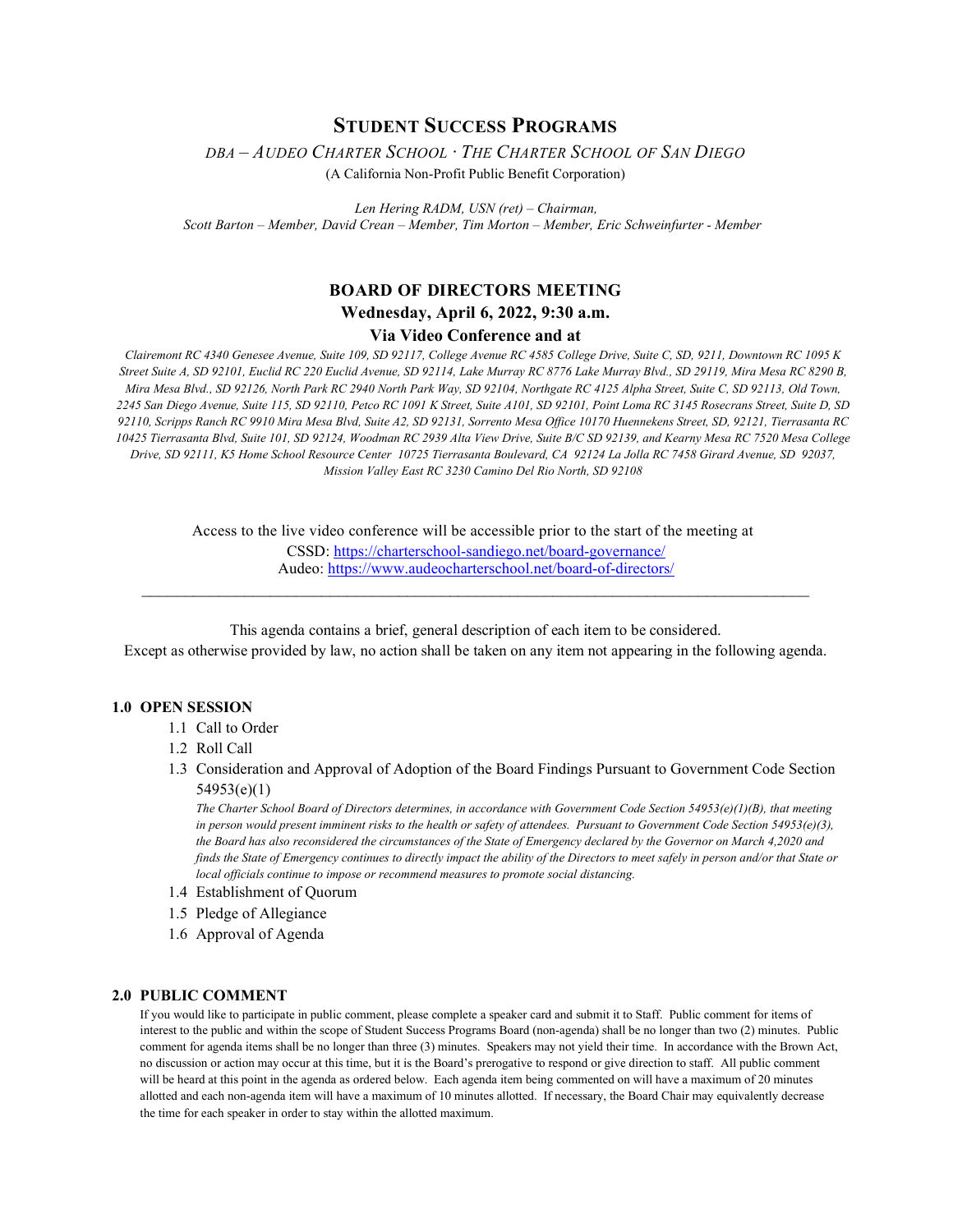- 2.1 Non-Agenda Public Comment
- 2.2 Agenda Public Comment

## **3.0 CLOSED SESSION**

- **3.1** Board Chairman Announcement Regarding Closed Session Items
- **3.2** Public Comment on Closed Session Items

## **MOVE TO CLOSED SESSION**

**3.2.1** Conference with Real Property Negotiators Pursuant to California Government Code Section 54956.8: Property: APN# 531-325-13 Agency Negotiators: Mary Searcy Bixby, Lynne Alipio Negotiating Properties: Matthews Real Estate Investment Services Under Negotiation: Purchase

#### **RETURN TO OPEN SESSION**

3.3 Report out of action taken in closed session, if any.

### **4.0 ADMINISTRATIVE ITEMS**

4.1 Consider Approval of Board Meeting on April 6, 2022, 9:30 a.m.

## **5.0 ACTION ITEMS**

5.1 Consider Approval of Resolution to Acquire Certain Property Located at Assessor's Paracel Number 531-325-13

#### **5.2 Action Items Specific to Audeo Charter School**

5.2.1 Consider Approval of Declaration of Need for Fully Qualified Educators 2021-2022 and 2022-2023

#### **5.3 Action Items Specific to The Charter School of San Diego**

5.3.1 Consider Approval of Declaration of Need for Fully Qualified Educators 2021-2022 and 2022-2023

#### **6.0 BOARD ANNOUNCEMENTS AND COMMENTS**

From time to time, the Board has topics of interest that they would like to share with the community. These are informational in nature and do not require action.

## **7.0 ADJOURNMENT**

**Next Regular Board Meeting: June 22, 2022, 8:00 am** Meeting Agenda available at: **[www.charterschool-sandiego.net,](http://www.charterschool-sandiego.net/) [www.audeocharterschool.net](http://www.audeocharterschool.net/)**